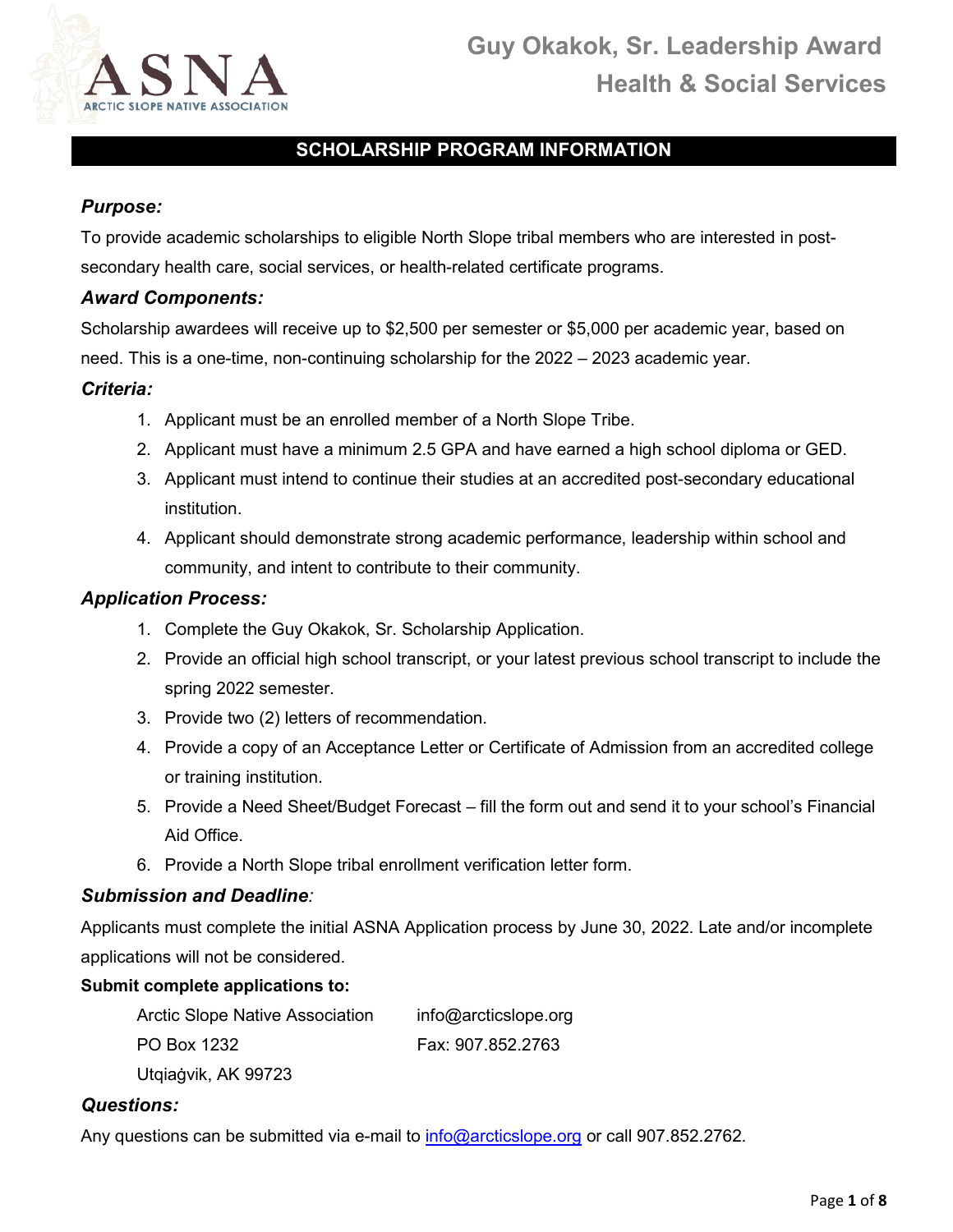

| <b>APPLICANT INFORMATION</b> |  |  |
|------------------------------|--|--|
|                              |  |  |

| Full Name:                    |                                                                                                                                                                                                                                            |                                                     | DOB: ________________                                                                                                                                                                                                                            |
|-------------------------------|--------------------------------------------------------------------------------------------------------------------------------------------------------------------------------------------------------------------------------------------|-----------------------------------------------------|--------------------------------------------------------------------------------------------------------------------------------------------------------------------------------------------------------------------------------------------------|
| Last<br>Address:              |                                                                                                                                                                                                                                            | First                                               | M.L                                                                                                                                                                                                                                              |
|                               | <b>Mailing Address</b>                                                                                                                                                                                                                     |                                                     |                                                                                                                                                                                                                                                  |
| City<br>Phone:                | $\overline{\phantom{a}}$ ) and the set of the set of the set of the set of the set of the set of the set of the set of the set of the set of the set of the set of the set of the set of the set of the set of the set of the set of the s |                                                     | State ZIP Code<br>E-mail Address: National Address: National Address: National Address: National Address: National Address: National Address: National Address: National Address: National Address: National Address: National Address: National |
|                               |                                                                                                                                                                                                                                            | <b>CURRENT ACADEMIC INFORMATION</b>                 |                                                                                                                                                                                                                                                  |
| I am a:                       | Type:                                                                                                                                                                                                                                      | I will attend:                                      | Full-time                                                                                                                                                                                                                                        |
| Freshman                      | Training                                                                                                                                                                                                                                   |                                                     | Part-time - Credits:__________                                                                                                                                                                                                                   |
| Sophomore<br>Junior           | College<br><b>Other Community</b>                                                                                                                                                                                                          | I will live:                                        | On campus                                                                                                                                                                                                                                        |
| Senior                        |                                                                                                                                                                                                                                            |                                                     | Own home or with parents                                                                                                                                                                                                                         |
| Graduate                      | Master's or Doctoral                                                                                                                                                                                                                       |                                                     | Off campus                                                                                                                                                                                                                                       |
| College:<br>Bachelor's Degree |                                                                                                                                                                                                                                            | <b>Training:</b><br><b>Associate of Arts Degree</b> | <b>Expected Graduation Date:</b><br>(or Date of Completion of Training):                                                                                                                                                                         |
|                               | Master's/Graduate Degree                                                                                                                                                                                                                   | Certificate/Endorsement                             | Month/Year: __________                                                                                                                                                                                                                           |
| Doctorate                     |                                                                                                                                                                                                                                            |                                                     |                                                                                                                                                                                                                                                  |
|                               |                                                                                                                                                                                                                                            |                                                     |                                                                                                                                                                                                                                                  |
|                               | Major: National Communication of the Major:                                                                                                                                                                                                | <b>Minor</b> (if applicable):                       |                                                                                                                                                                                                                                                  |

Please tell us about more about the institution(s) of post-secondary education you are attending or hope to attend.

**1st Choice:** *Application Submitted:* Y / N *Confirmed Enrollment Offer:* Y / N *Offer Accepted:* Y/ N

| Name of Institution | Location | <b>Estimated Annual</b><br><b>Tuition Costs</b> | <b>Estimated Room</b><br>and Board Costs | Books, Fees<br>and Other Costs |
|---------------------|----------|-------------------------------------------------|------------------------------------------|--------------------------------|
|                     |          |                                                 |                                          |                                |

**2nd Choice:** *Application Submitted:* Y / N *Confirmed Enrollment Offer:* Y / N *Offer Accepted:* Y/ N

| Name of Institution | ∟ocation | <b>Estimated Annual</b><br><b>Tuition Costs</b> | <b>Estimated Room</b><br>and Board Costs | Books, Fees<br>and Other Costs |
|---------------------|----------|-------------------------------------------------|------------------------------------------|--------------------------------|
|                     |          |                                                 |                                          |                                |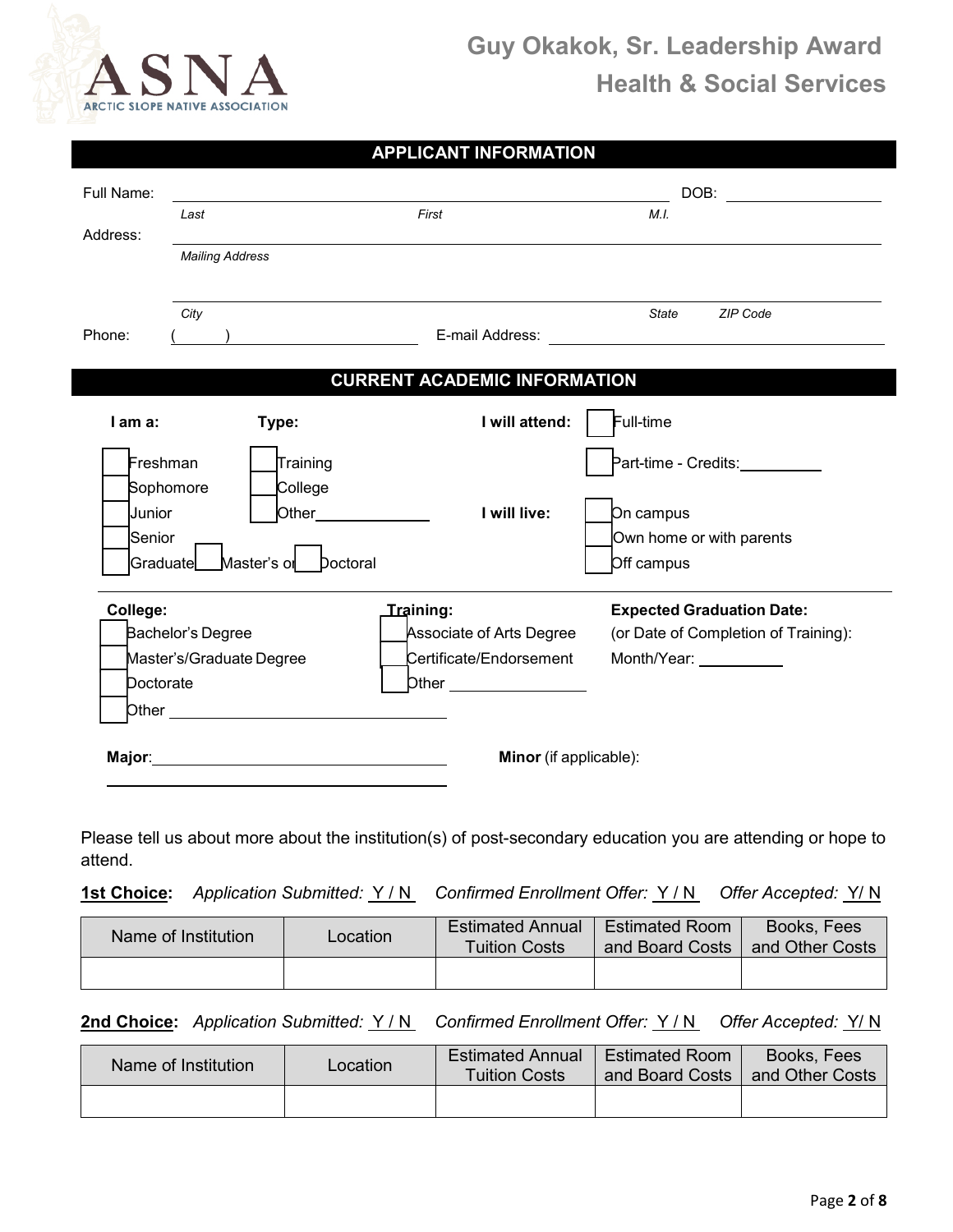

### **EXTRA-CURRICULAR AND COMMUNITY INVOLVEMENT**

Please tell us about your extra-curricular and community experiences as a student in your community.

| Name of Activity | Length of<br>Involvement                                                                                                                                                                                                                                                                                                                                                                                                                                   | Leadership Roles or Highlights |
|------------------|------------------------------------------------------------------------------------------------------------------------------------------------------------------------------------------------------------------------------------------------------------------------------------------------------------------------------------------------------------------------------------------------------------------------------------------------------------|--------------------------------|
|                  |                                                                                                                                                                                                                                                                                                                                                                                                                                                            |                                |
|                  |                                                                                                                                                                                                                                                                                                                                                                                                                                                            |                                |
|                  |                                                                                                                                                                                                                                                                                                                                                                                                                                                            |                                |
|                  |                                                                                                                                                                                                                                                                                                                                                                                                                                                            |                                |
|                  |                                                                                                                                                                                                                                                                                                                                                                                                                                                            |                                |
|                  |                                                                                                                                                                                                                                                                                                                                                                                                                                                            |                                |
|                  |                                                                                                                                                                                                                                                                                                                                                                                                                                                            |                                |
|                  |                                                                                                                                                                                                                                                                                                                                                                                                                                                            |                                |
|                  |                                                                                                                                                                                                                                                                                                                                                                                                                                                            |                                |
|                  |                                                                                                                                                                                                                                                                                                                                                                                                                                                            |                                |
|                  |                                                                                                                                                                                                                                                                                                                                                                                                                                                            |                                |
|                  | $\begin{array}{c} \n\text{A} \cup \text{B} \cup \text{A} \cup \text{B} \cup \text{C} \cup \text{C} \cup \text{C} \cup \text{A} \cup \text{A} \cup \text{A} \cup \text{B} \cup \text{C} \cup \text{A} \cup \text{A} \cup \text{C} \cup \text{A} \cup \text{A} \cup \text{A} \cup \text{A} \cup \text{A} \cup \text{A} \cup \text{A} \cup \text{A} \cup \text{A} \cup \text{A} \cup \text{A} \cup \text{A} \cup \text{A} \cup \text{A} \cup \text{A} \cup \$ |                                |

#### **ANTICIPATED FINANCIAL SUPPORT**

Please tell us about how you plan to finance your future academic endeavors:

| <b>Funding Source</b>            | Application<br>Submitted | <b>Anticipated Amount</b> | <b>Additional Comments</b> |
|----------------------------------|--------------------------|---------------------------|----------------------------|
| <b>Personal Savings</b>          | <b>NA</b>                | \$                        |                            |
| <b>Family Contribution</b>       | <b>NA</b>                | \$                        |                            |
| <b>AEF Scholarship</b>           | Y/N                      | \$                        |                            |
| <b>BUECI Scholarship</b>         | Y/N                      | \$                        |                            |
| City of Barrow Scholarship       | Y/N                      | \$                        |                            |
| Lions Club Scholarship           | Y/N                      | \$                        |                            |
| Rotary Club of Barrow            | Y/N                      | \$                        |                            |
| <b>UIC Scholarship</b>           | Y/N                      | \$                        |                            |
| Other:                           | Y/N                      | \$                        |                            |
| Other:                           | Y/N                      | \$                        |                            |
| Personal/Student Loans           | Y/N                      | \$                        |                            |
| <b>Total Anticipated Support</b> |                          | \$                        |                            |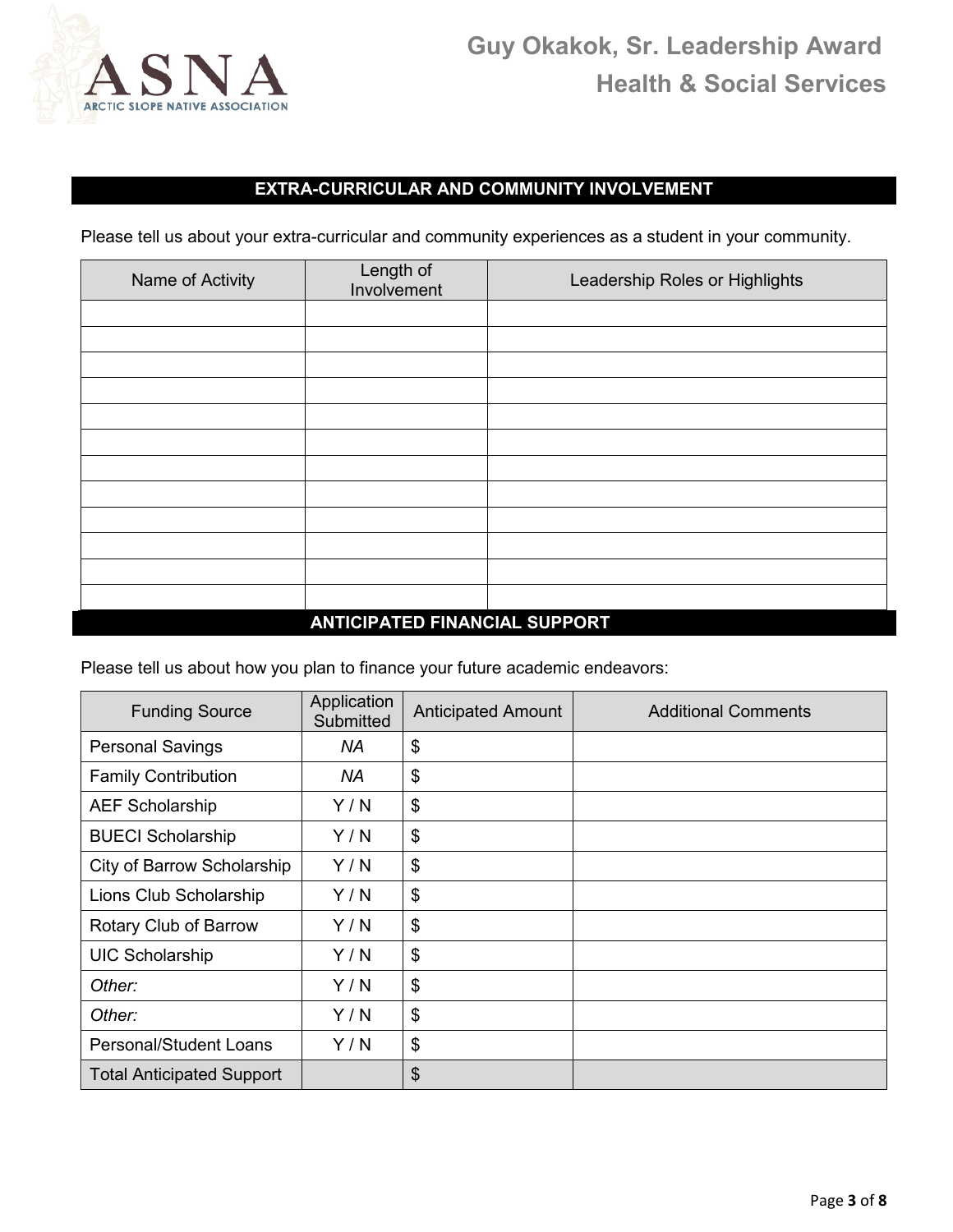

# **Financial Aid Need Sheet/Budget Forecast**

| Student: Fill out this top portion only and submit it to your school's Financial Aid Office.                                                 |                                                                                                                                              |                    |  |               |                                     |               |
|----------------------------------------------------------------------------------------------------------------------------------------------|----------------------------------------------------------------------------------------------------------------------------------------------|--------------------|--|---------------|-------------------------------------|---------------|
|                                                                                                                                              |                                                                                                                                              |                    |  |               |                                     |               |
|                                                                                                                                              |                                                                                                                                              |                    |  |               |                                     |               |
|                                                                                                                                              | I give permission for (university/training institution)<br>to release financial and academic information to Arctic Slope Native Association. |                    |  |               |                                     |               |
| <b>Signature</b>                                                                                                                             |                                                                                                                                              |                    |  | <b>Date</b>   |                                     |               |
|                                                                                                                                              | Financial Aid Office: Please complete this form and return it to Arctic Slope Native Association. Please                                     |                    |  |               |                                     |               |
|                                                                                                                                              | fill Expenses portion even if Other Resources information is unavailable.<br><b>Budget Forecast Expenses</b>                                 |                    |  |               |                                     |               |
|                                                                                                                                              |                                                                                                                                              |                    |  |               | Student is: □ Full-time □ Part-time |               |
| <b>Tuition</b>                                                                                                                               |                                                                                                                                              |                    |  |               | School calendar runs on:            |               |
| <b>Fees</b>                                                                                                                                  |                                                                                                                                              |                    |  |               | □ Semesters # of Semesters ____     |               |
| <b>Books</b>                                                                                                                                 | Room & Board                                                                                                                                 |                    |  |               | $\square$ Quarters # of Quarters    |               |
|                                                                                                                                              | Other: (specify)                                                                                                                             |                    |  | $\Box$ Other: |                                     |               |
|                                                                                                                                              |                                                                                                                                              |                    |  |               |                                     |               |
|                                                                                                                                              |                                                                                                                                              |                    |  |               | Need cannot be determined because:  |               |
|                                                                                                                                              | Total Budget \$                                                                                                                              |                    |  |               |                                     |               |
|                                                                                                                                              |                                                                                                                                              |                    |  |               |                                     |               |
|                                                                                                                                              | <b>Other Resources</b>                                                                                                                       | $20$ <sub>——</sub> |  | 20            | 20                                  | 20            |
|                                                                                                                                              | <b>Type of Aid</b>                                                                                                                           | Fall               |  | <b>Winter</b> | <b>Spring</b>                       | <b>Summer</b> |
|                                                                                                                                              | <b>Institutional</b>                                                                                                                         |                    |  |               |                                     |               |
|                                                                                                                                              | <b>Other Scholarships</b>                                                                                                                    |                    |  |               |                                     |               |
| Grants                                                                                                                                       | <b>Pell Grant</b>                                                                                                                            |                    |  |               |                                     |               |
|                                                                                                                                              | <b>SEOG</b>                                                                                                                                  |                    |  |               |                                     |               |
|                                                                                                                                              | <b>Tribal Assistance</b>                                                                                                                     |                    |  |               |                                     |               |
|                                                                                                                                              | <b>Tuition Exemption</b>                                                                                                                     |                    |  |               |                                     |               |
| Loans                                                                                                                                        | <b>Veterans Benefits</b>                                                                                                                     |                    |  |               |                                     |               |
|                                                                                                                                              | Other (specify)                                                                                                                              |                    |  |               |                                     |               |
|                                                                                                                                              | <b>Alaska Student Loan</b>                                                                                                                   |                    |  |               |                                     |               |
|                                                                                                                                              | <b>Perkins Loan</b>                                                                                                                          |                    |  |               |                                     |               |
| Personal                                                                                                                                     | <b>Guaranteed Student</b>                                                                                                                    |                    |  |               |                                     |               |
|                                                                                                                                              | <b>AFDC or Welfare</b>                                                                                                                       |                    |  |               |                                     |               |
|                                                                                                                                              | <b>Parent/Spouse</b>                                                                                                                         |                    |  |               |                                     |               |
|                                                                                                                                              | <b>Student Contribution</b>                                                                                                                  |                    |  |               |                                     |               |
|                                                                                                                                              | <b>Work Study Program</b>                                                                                                                    |                    |  |               |                                     |               |
|                                                                                                                                              |                                                                                                                                              |                    |  |               | <b>Total Resources:</b>             |               |
|                                                                                                                                              |                                                                                                                                              |                    |  |               | <b>Unmet Need:</b>                  |               |
|                                                                                                                                              |                                                                                                                                              |                    |  |               |                                     |               |
|                                                                                                                                              |                                                                                                                                              |                    |  |               |                                     |               |
|                                                                                                                                              | FAO Signature___________________________                                                                                                     |                    |  |               |                                     |               |
| FAO: Please fax to 907.852.2763 or e-mail to info@arcticslope.org or mail to Arctic Slope Native Association P.O. Box 1232, Barrow, AK 99723 |                                                                                                                                              |                    |  |               |                                     |               |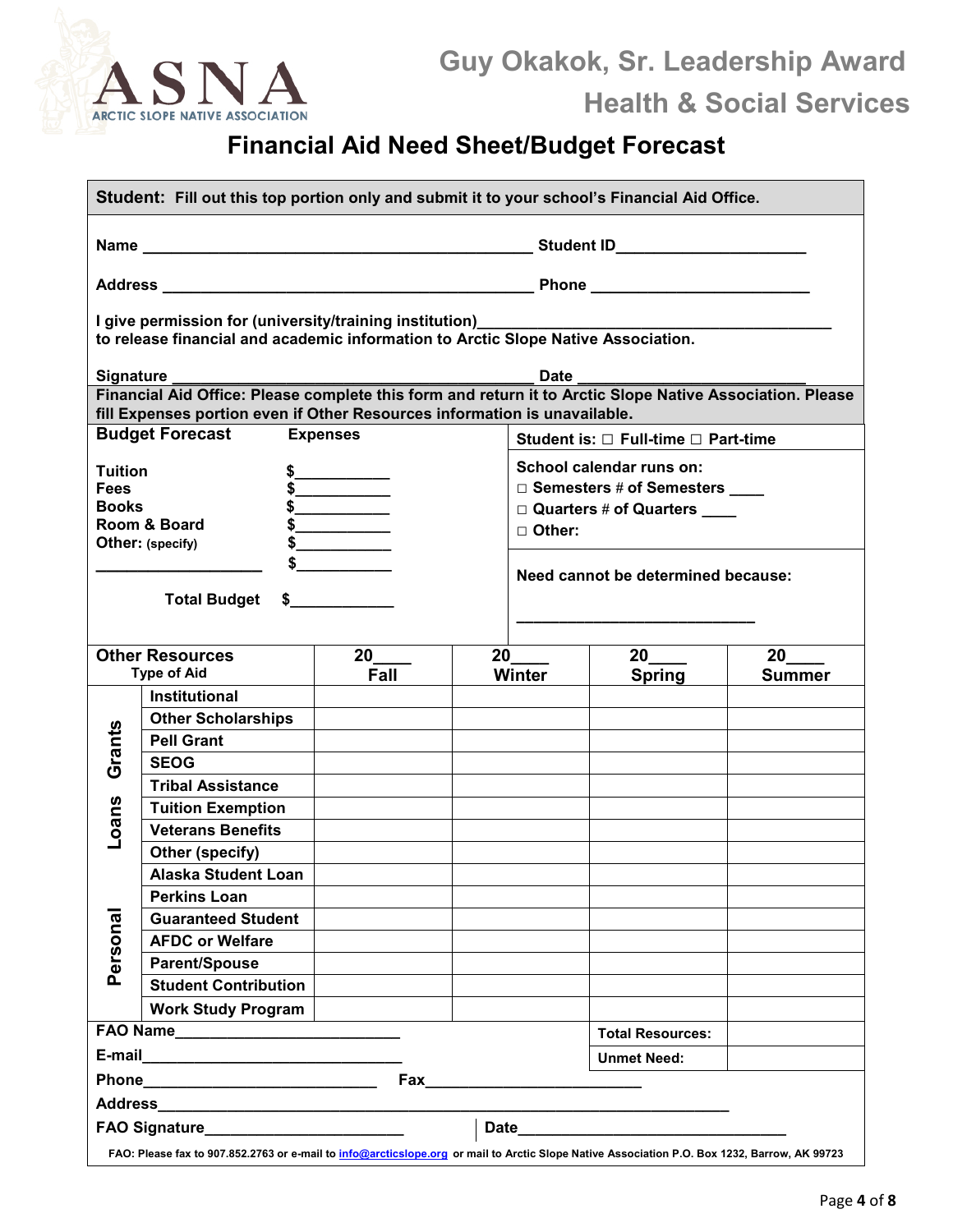

#### **STATEMENT OF CORRECTNESS, UNDERSTANDING, AUTHORIZATION & PRIVACY ACT WAIVER**

Read carefully and **initial** each section.

| I hereby attest that all the information I have provided to ASNA is true, correct and complete.                                                                                                                                                                                        |
|----------------------------------------------------------------------------------------------------------------------------------------------------------------------------------------------------------------------------------------------------------------------------------------|
| I understand that if I, for any reason, do not attend the school as stated, the full scholarship is to be<br>returned.                                                                                                                                                                 |
| understand that immediately upon completion of each semester/quarter/term, I shall submit a copy<br>of my grades to ASNA to verify completion of the courses of study for the semester during which the<br>award was used and to assess continued eligibility for future scholarships. |
| I hereby attest that the courses I take are geared toward a degree, certification or endorsement<br>suitable for obtaining employment in my chosen field.                                                                                                                              |
| I certify that I am NOT a spouse, ancestor, lineal descendant (by blood or adoption), or the spouse of a<br>lineal descendent of any member of the ASNA Board of Directors.                                                                                                            |
| I hereby authorize the release of any of the information contained within this application as<br>necessary to assist me in obtaining additional financial assistance and/or job placement.                                                                                             |
|                                                                                                                                                                                                                                                                                        |

**Signature Date**

Completed application and required attachments must be received by the deadline date to be considered for the term. Late applications will not be considered. Mail or fax completed application and all required paperwork to:

#### **Arctic Slope Native Association, P.O. Box 1232, Utqiaġvik, AK 99723Fax: 907.852.2763**

If you have any questions, please e-mail [info@arcticslope.org](mailto:info@arcticslope.org) or call 907.852.2762.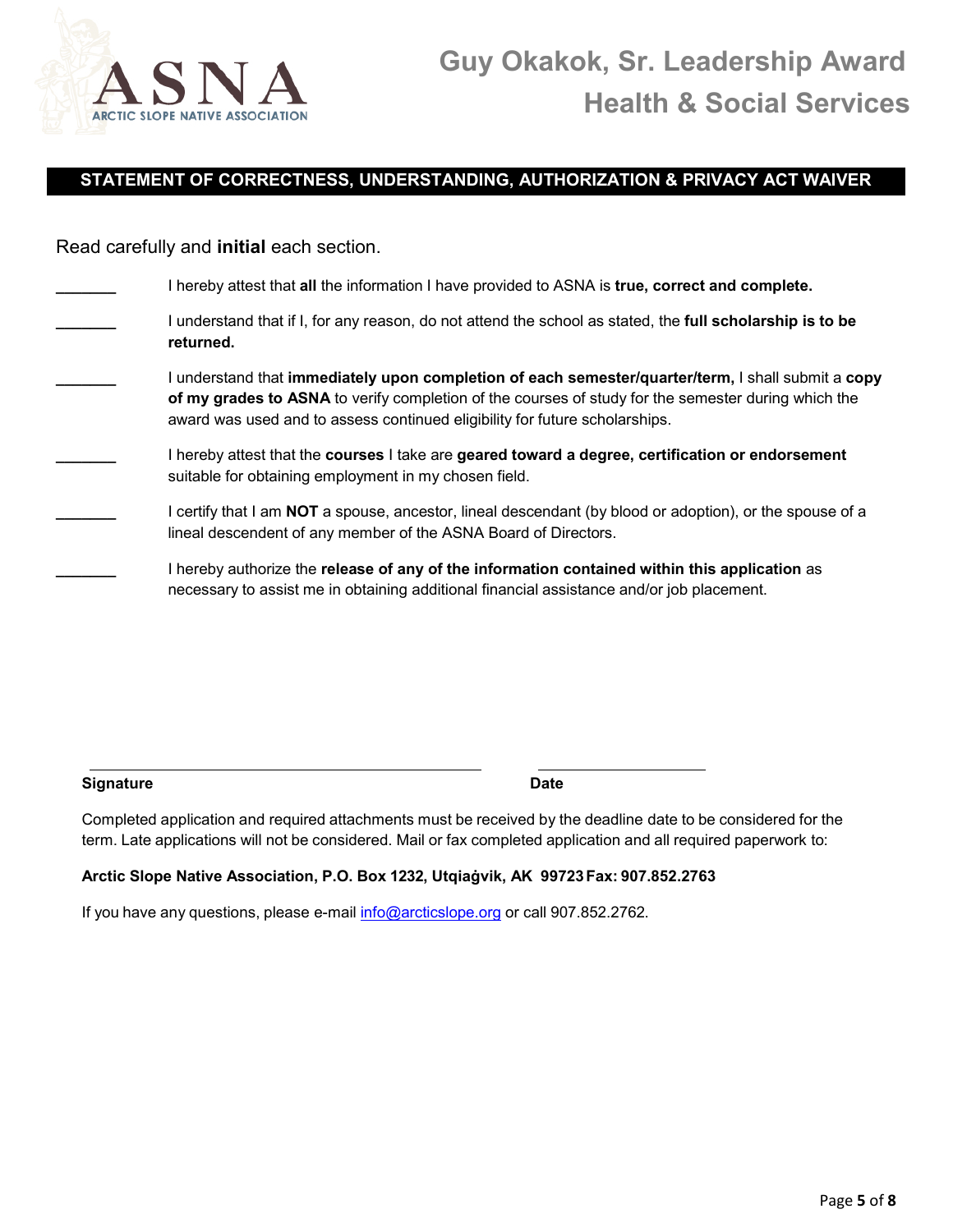

## **Genealogy for Eligibility Determination**

**Please fill out to the best of your ability. You may attach a copy of your tribal enrollment card in lieu of completing this form.** 

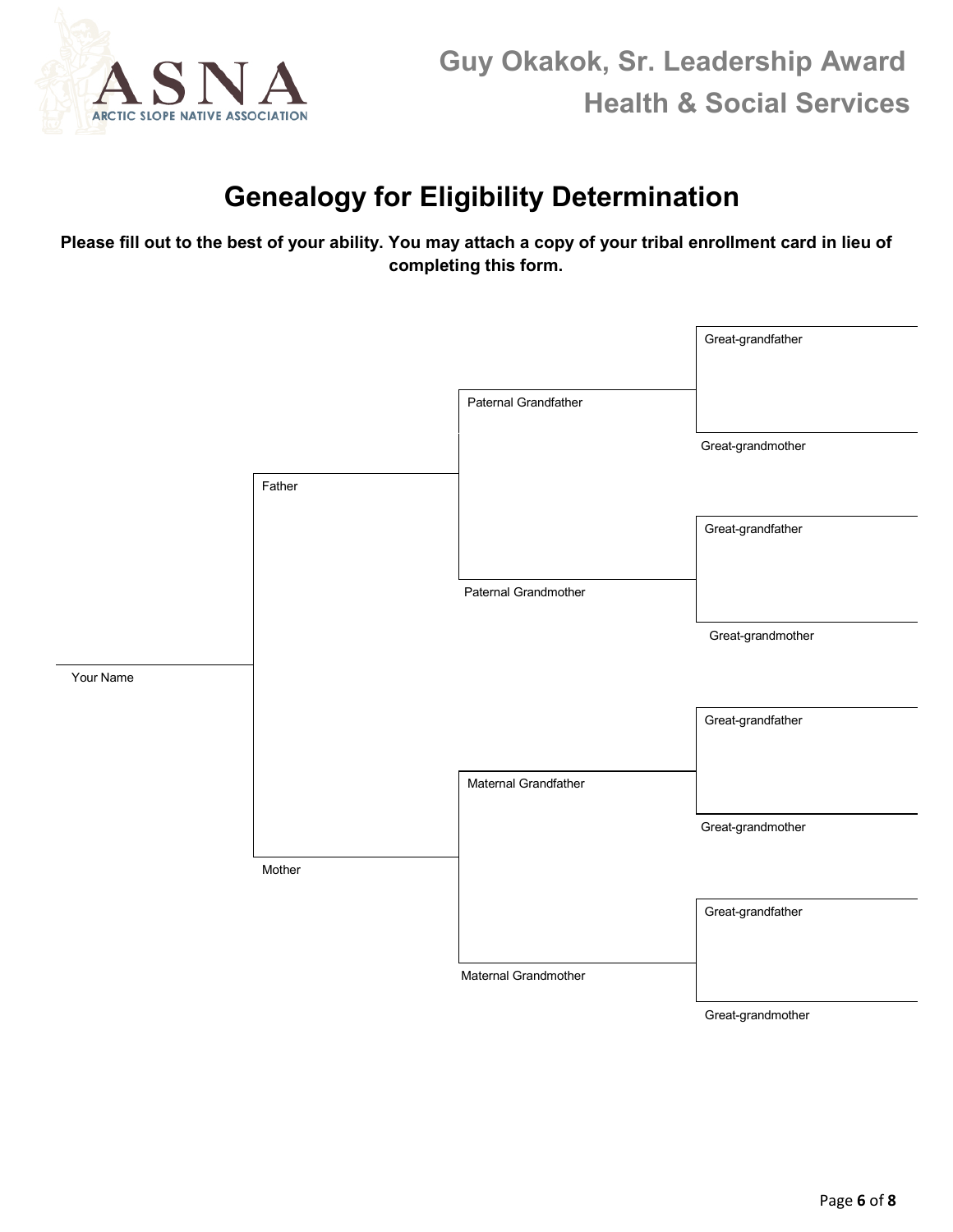

# **Guy Okakok, Sr. Leadership Award Health & Social Services**

## **SHORT ESSAY QUESTION**

 $\overline{a}$ 

 $\overline{\phantom{a}}$ 

**Essay Prompt #1 (250 words): Describe a moment when you became inspired to pursue the health/social work field.** 

### **LONG ESSAY QUESTION**

**Essay Prompt #2 (500 words): What do you see as the most pressing issue related to health care/social work on the Arctic Slope?**